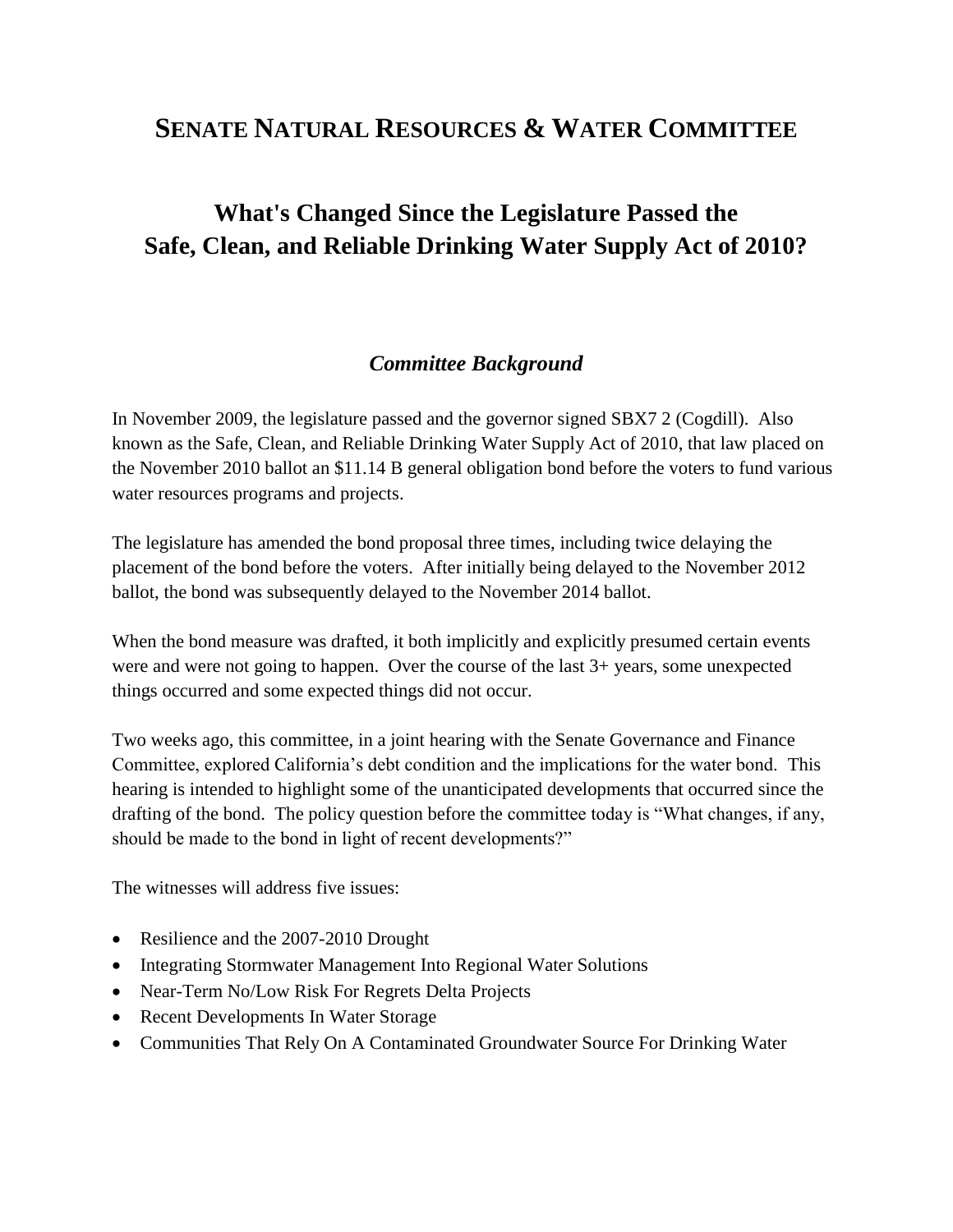To provide a context for members of the Senate Natural Resources and Water Committee this paper:

- Describes the general provisions of the Safe, Clean, and Reliable Drinking Water Supply Act of 2010, as amended;
- Summarizes the major provisions of each chapter; and
- Identifies major assumptions, recent developments, and other related topics.

It is important to note that this paper describes recent events only as related to programs and projects specifically proposed for funding under the Safe, Clean, and Reliable Drinking Water Supply Act of 2010, as amended. It does not discuss recent developments in other resource related programs that the legislature might deem worthy of general obligation bond financing, such as facilities of the state plan of flood control, state or local parks, or other resources programs or projects.

## *Bond Overview*

SBX7 2 (Cogdill) was part of the water package passed in the 2009/10  $7<sup>th</sup>$  Extraordinary Session. That bill proposed to place before the voters in November 2010, the Safe, Clean, and Reliable Drinking Water Supply Act of 2010, which would authorize \$11.14 billion in general obligation bonds to fund various water resources programs and project. The proposed bond was organized as follows:

|             | Chapter 1.  | <b>Short Title</b>                                    |
|-------------|-------------|-------------------------------------------------------|
|             | Chapter 2.  | <b>Findings And Declarations</b>                      |
|             | Chapter 3.  | Definitions                                           |
|             | Chapter 4.  | <b>General Provisions</b>                             |
| 455 M<br>S. | Chapter 5.  | Drought Relief                                        |
| 1,400       | Chapter 6.  | <b>Water Supply Reliability</b>                       |
| 2,250       | Chapter 7.  | Delta Sustainability                                  |
| 3,000       | Chapter 8.  | <b>Statewide Water System Operational Improvement</b> |
| 1,785       | Chapter 9.  | <b>Conservation And Watershed Protection</b>          |
| 1,000       | Chapter 10. | Groundwater Protection And Water Quality              |
| 1,250       | Chapter 11. | <b>Water Recycling Program</b>                        |
|             | Chapter 12. | <b>Fiscal Provisions</b>                              |

#### \$11,140 M

SBX7 2 also specified the label, title, and summary to be included in the ballot pamphlet.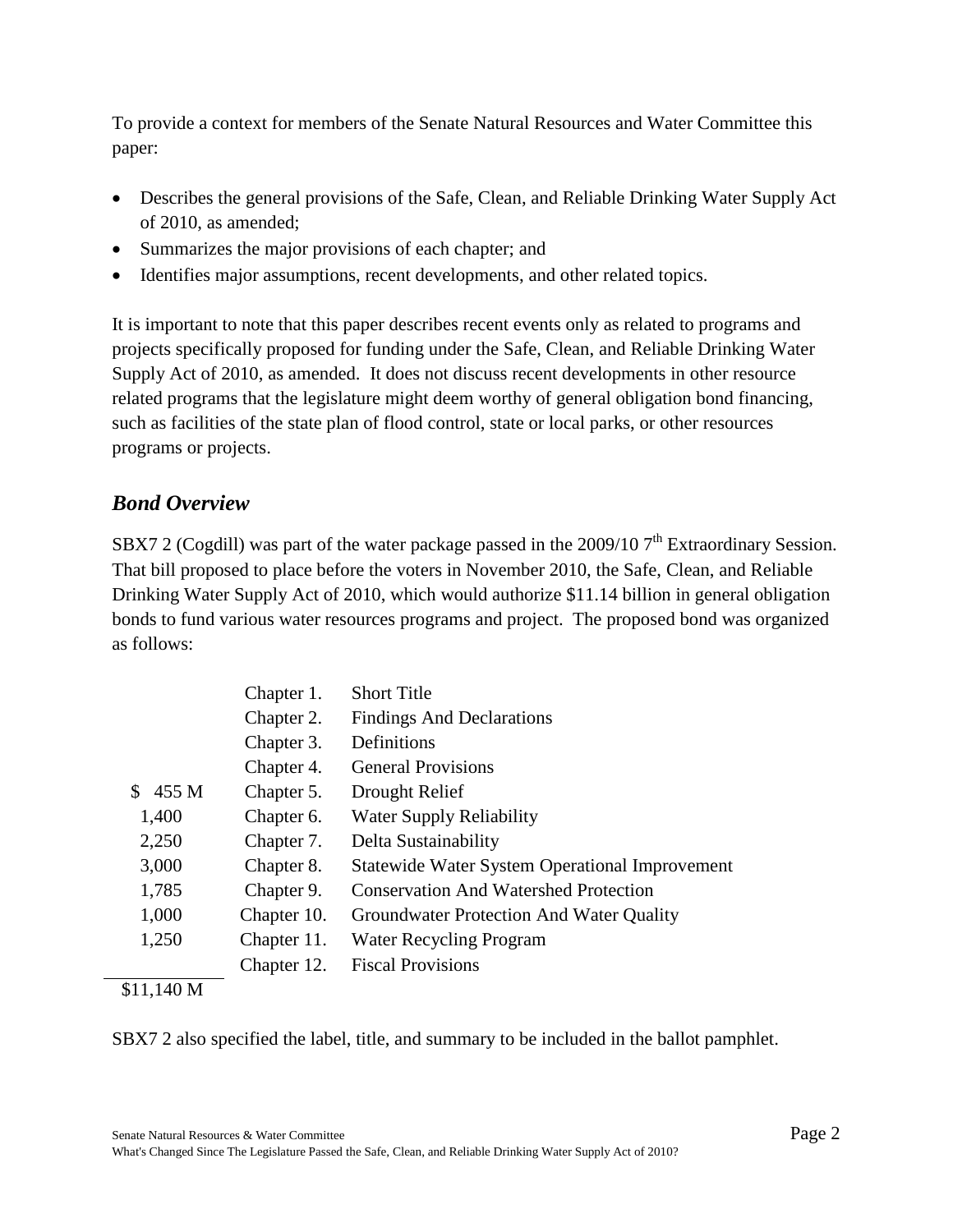Provisions of the proposed water bond were amended twice in 2010 and once again in 2012:

- AB 153 (Hernandez) amended the provisions governing allowable uses of funds for the San Gabriel Valley groundwater clean-up program.
- AB 1265 (Caballero) delayed the placement of the water bond before voters to the November 6, 2012 general election, changed the title of the bond to the Safe, Clean, and Reliable Drinking Water Supply Act of 2012, and made conforming changes throughout the measure. The bill also amended the provisions governing joint powers authorities participation in surface storage projects.
- AB 1422 (Perea) delayed the placement of the water bond before voters to the November 4, 2014 general election, deleted the provisions governing the ballot title and summary, but did not change the title of the bond act itself or any other operative parts of the bond.

All three bills also included provisions regarding how the Secretary of State was to incorporate the amendments made by those bills into the measure placed before the voters.

## *Chapter 1. Short Title*

Summary of Provisions: Names the bond proposal the "Safe, Clean, and Reliable Drinking Water Supply Act of 2012."

Recent Developments: The bond is now on the November 2014 ballot.

## *Chapter 2. Findings and Declarations*

Summary of Provisions: The findings generally extol the benefits of access to clean, safe and reliable water.

Recent Developments: In 2012, the legislature passed and the governor signed AB 685 (Eng). That bill placed in statute that "the established policy of the state that every human being has the right to safe, clean, affordable, and accessible water adequate for human consumption, cooking, and sanitary purposes." (See Attachment \_\_\_\_).

## *Chapter 3. Definitions*

Summary of Provisions: This chapter defines most of the technical terms used in the bond, including definitions for "disadvantaged community" and "economically distressed area."

Recent Developments: The definition of "disadvantaged community" used in the bond was first established in 2003 by AB 1747 (Budget Committee); a resources trailer bill that, among other things, establish guidelines and criteria for various elements and programs established by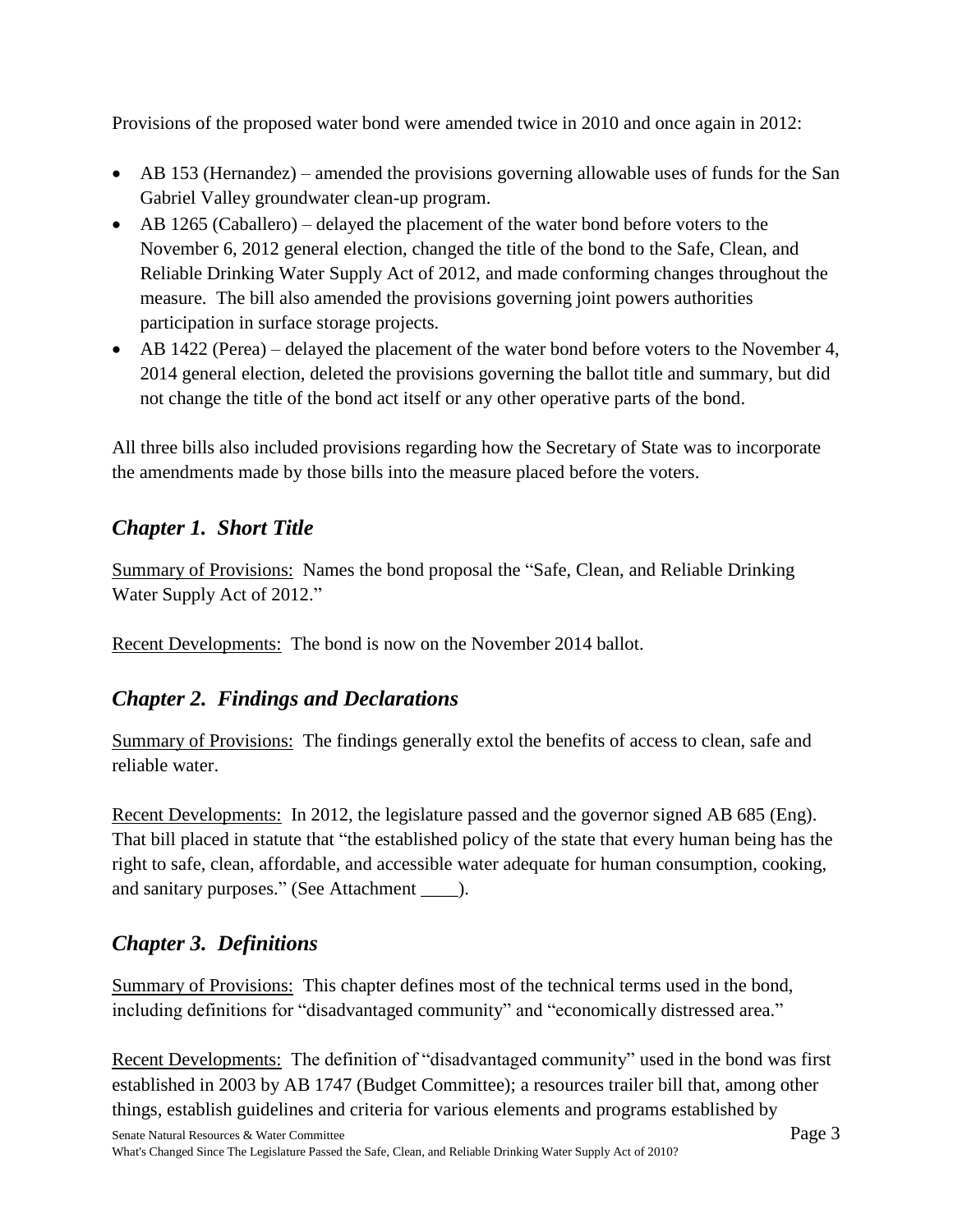Proposition 50 (Water Security, Clean Drinking Water, Coastal and Beach Protection Act of 2002). That definition was based on the results of the 2000 census long form, and was intended to identify those parts of the state that were generally in the lower third of personal income.

Recent census data show some significant shifts in the state's economic demographics since 2000. For example, some counties, such as Yuba, Sierra, and Alpine, experienced vigorous growth in median incomes between 2000 and 2010, with growth rates of 56%, 59%, and 60% respectively. Conversely, Mendocino, Tehama, and Plumas counties posted significantly lower growth rates of 23%, 22%, and 17% respectively. (See Attachment \_\_\_).

Unfortunately, the long form for the 2010 census did not include questions regarding household income. Consequently, it is not clear if the definitions of need used by this bond still appropriately target the desired populations.

## *Chapter 4. General Provisions*

Summary of Provisions: Establishes general conditions for use of the bond funds, including:

- Establishes limits on the amount of administrative costs that may be funded by the bond.
- Establishes the process for developing and adopting project solicitation and evaluation guidelines for bond fund programs and projects.
- States that it is the intent of the people that the investment of funds from the bond will result in public benefits.
- Requires the State Auditor to conduct an annual programmatic review and an audit of expenditures of bond funds.
- Prohibits the use of bond funds to pay for the costs of environmental mitigation measures or compliance obligations of any party except as a part of the mitigation costs of projects financed by the bond or for costs for groundwater cleanup.
- Prohibits the use of bond funds to pay the costs of the design, construction, operation, or maintenance of Delta conveyance facilities. Additionally, explicitly states that those costs are the responsibility of the water agencies that benefit from the design, construction, operation, or maintenance of those facilities.
- States that the bond measure does not affect any area of origin protections or any other water rights protections provided under the law.

Recent Developments: None

## *Chapter 5. Drought Relief*

Summary of Provisions: Provides \$455 M for programs and projects as follows: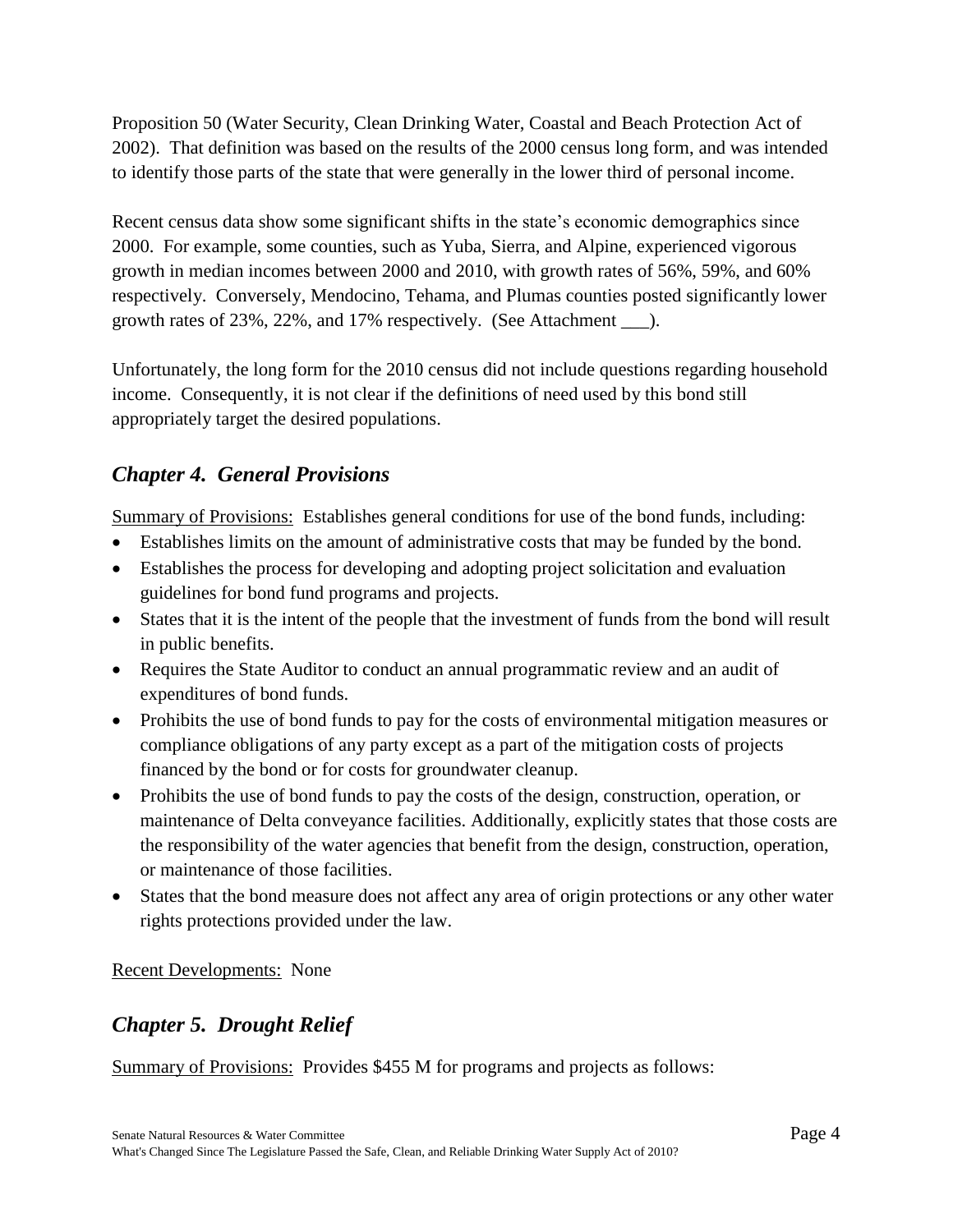- \$190 M for local and regional drought relief projects. Of that amount, \$100 M is for projects, including surface storage projects, that provide emergency water supplies and water supply reliability in drought conditions in San Diego County.
	- \$90 M for grants to disadvantaged communities and economically distressed areas for drought relief projects and programs.
	- \$75 M for grants for small community wastewater treatment projects.
- \$80 M for deposit into the Safe Drinking Water State Revolving Fund. Of this amount, \$8 M is for grants for projects within the City of Maywood.
- \$20 M for water quality and public health projects on the New River, near Calexico.

#### Recent Developments:

• Data suggest that despite concerns to the contrary, California weathered the recent drought relatively well. To be sure, there were areas where the local drought impacts were more severe than others. And some of the coping strategies, such as significantly increasing groundwater pumping, may not be sustainable.

**Ellen Hanak,** of the Public Policy Institute of California, will testify at the hearing and provide additional insights on California's experience in the recent drought and implications for future water resources investments.

 At the request of Assembly Member Alejo, the Legislative Analyst's Office (LAO) has looked into the administration and performance of the Safe Drinking Water State Revolving Fund (SDWSRF), as administered by the Drinking Water Program within the Department of Public Health (DPH). They did so by comparing the SDWSRF to a similar financing program operated by a different agency—the Clean Water State Revolving Fund (CWSRF) as administered by the State Water Resources Control Board (SWRCB).

The LAO found that while the performance of the SDWSRF has improved in recent years, it still generally performs less well than the CWSRF and significantly below the national average of the performance of other states' SDWSRFs. (See Attachment \_\_\_).

## *Chapter 6. Water Supply Reliability*

Summary of Provisions: Provides \$1,400 M for programs and projects as follows:

\$1,050 M for projects that implement an adopted integrated regional water management plan. Of that amount, \$1,000 M is distributed among 12 regions for competitive grants within each region. The regional distribution was a fixed amount per region with the balance distributed by population. Of the remaining \$50 M, \$10 M is for a grant to the Sierra Nevada Research Institute of the University of California to identify and analyze water supply impacts of climate change on the Sierra Nevada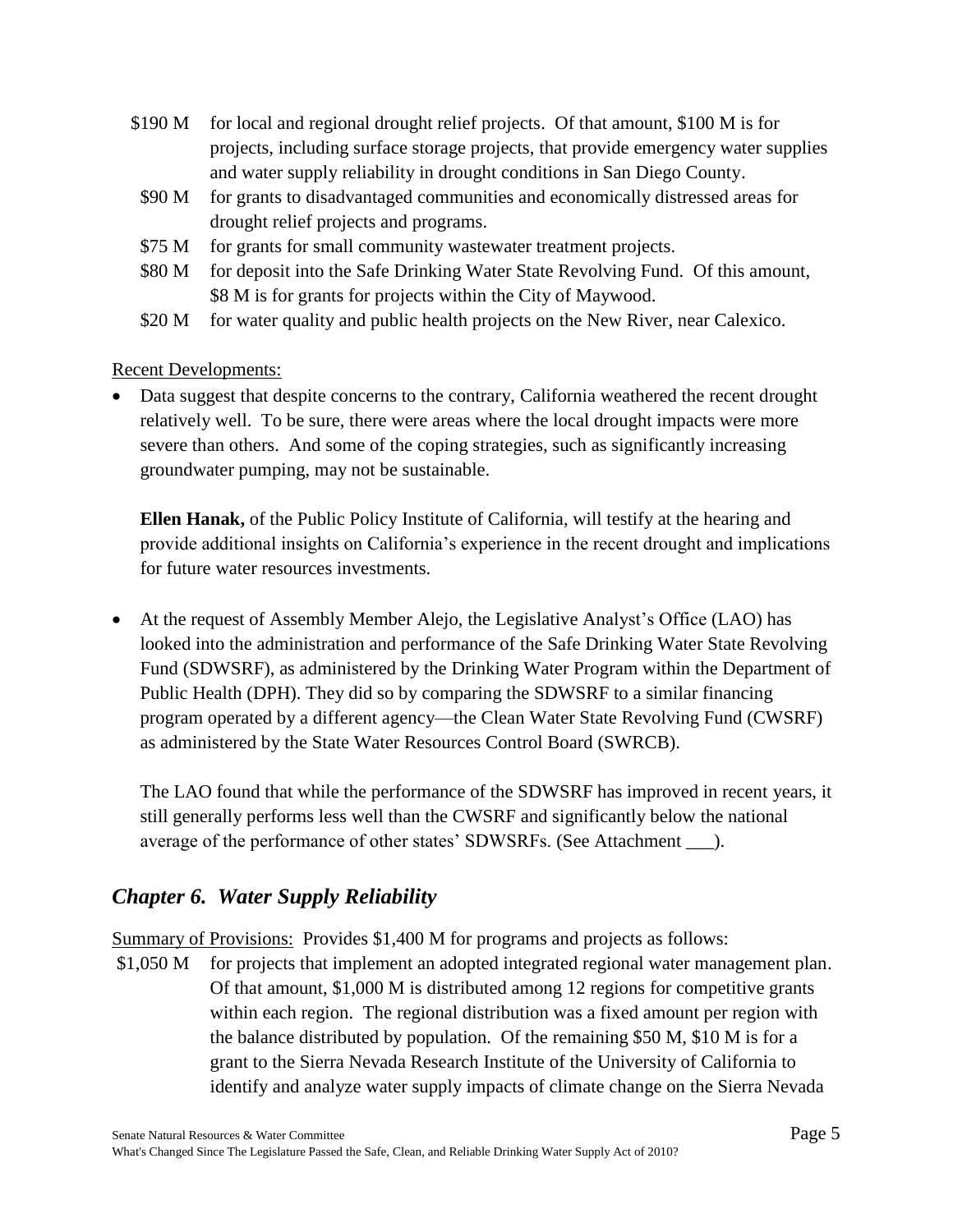snow pack and runoff. The remaining \$40 M is to address multiregional needs or state priorities.

\$350 M for the planning, design, and construction of local and regional conveyance projects that support regional and interregional connectivity and water management.

#### Recent Developments:

• The same year the legislature passed SBX7 2, the legislature also passed SB 790 (Pavley). That bill, among other things, authorized local agencies to develop stormwater resources plans, which were to provide for multiple benefit projects that provide water supply, water quality, and environmental and other community benefits. Stormwater resources plans have generally been developed for one of two purposes, addressing pollution associated with storm events, or managing local flooding.

While integrated regional water management plan and stormwater resources plans use similar multi-agency strategies to address water resources issues, the two programs tend to be developed and implemented independently.

**Rich Atwater,** of the Southern California Water Committee, will testify at the hearing and share examples of how greater integration of regional water management and stormwater management approaches can improve water supply reliability, reduce non-point water pollution, and reduce the potential for flooding.

 As noted above, recent census data show some significant shifts in the state's economic demographics since 2000. In light of changing demographics, it is not immediately clear if the distribution of funds by region still appropriately reflects current populations. (See Attachment ).

## *Chapter 7. Delta Sustainability*

Summary of Provisions: Provides \$2,250 M for programs and projects as follows:

- \$750 M for projects that support Delta sustainability options. Of that amount, \$50 M is for improvements to wastewater treatment facilities upstream of the Delta to improve Delta water quality, and \$250 M is to provide assistance to local governments and the local agricultural economy due to loss of productive agricultural lands for habitat and ecosystem restoration within the Delta
- \$1,500 M for projects to protect and enhance the sustainability of the Delta ecosystem, including projects for the development and implementation of the Bay Delta Conservation Plan and other projects to protect and restore native fish and wildlife dependent on the Delta ecosystem.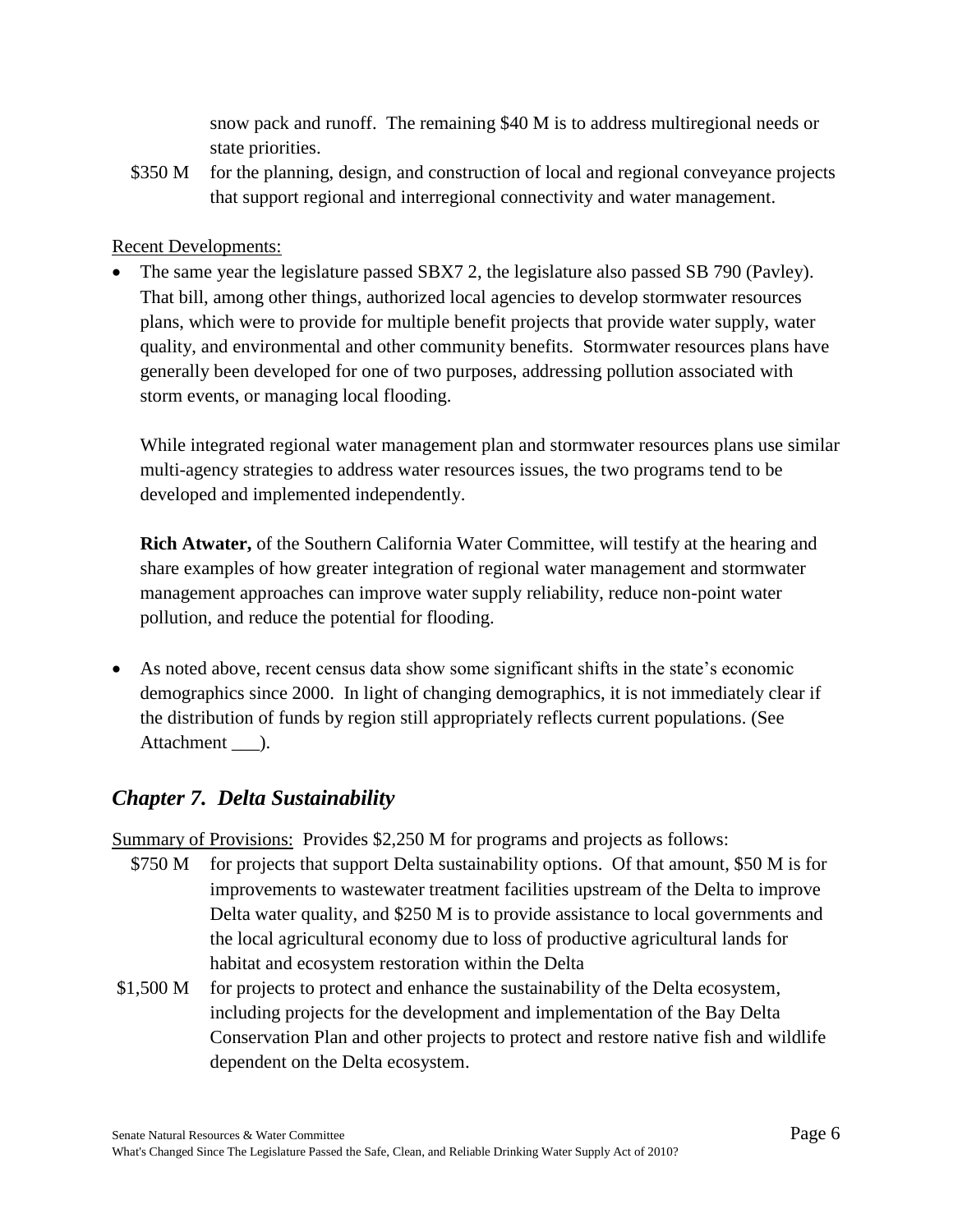Recent Developments:

 The bond was contingent upon passage of a number of bills, including SBX7 1 (Simitian), also known as the Sacramento-San Joaquin Delta Reform Act. That bill, among other things, created a Delta Stewardship Council, which was charged with developing and implementing a Delta Plan. The plan is to further the co-equal goals of providing a more reliable water supply for California and protecting, restoring, and enhancing the Delta ecosystem. The coequal goals are to be achieved in a manner that protects and enhances the unique cultural, recreational, natural resource, and agricultural values of the Delta as an evolving place. The Delta Plan was to be adopted by January 2012.

The Delta Act included provisions that would allow a Bay-Delta Conservation Plan (BDCP) to be included in the Delta Plan, should BDCP meet specific criteria. The BDCP is a multispecies conservation plan, whose major feature is a method to convey water through or around the Delta. The Delta Act did not provide a timeline for completion of the BDCP, but discussions at the time of the creation of the Delta Act suggested that the BDCP would be completed generally the same time as the Delta Plan.

The development of both the Delta Plan and the BDCP has been at times quite contentious, and neither has been completed as of this hearing.

 Various parties have and continue to heatedly debate many if not most aspects of the Delta Plan and the BDCP. Nonetheless, an extraordinarily diverse group of interested parties "recognized there are good and worthy near-term projects that seem to get lost in the tensions surrounding these processes."

**Jonas Minton,** of the Planning & Conservation League, and **Jason Peltier,** of Westlands Water District, will present the findings of what became known as the Coalition To Support Delta Projects.

## *Chapter 8. Statewide Water System Operational Improvement*

Summary of Provisions: Provides \$3,000 M for public benefits associated with water storage projects that improve the operation of the state water system, are cost effective, and provide a net improvement in ecosystem and water quality conditions, as follows:

Eligible projects consist of only the following:

 Surface storage projects identified in the CALFED Bay-Delta Program Record of Decision, dated August 28, 2000, not including projects prohibited under the California Wild and Scenic Rivers Act. That is, Sites Reservoir, Temperance Flat Reservoir, the Delta Wetlands Project, and Los Vaqueros Reservoirs are eligible projects.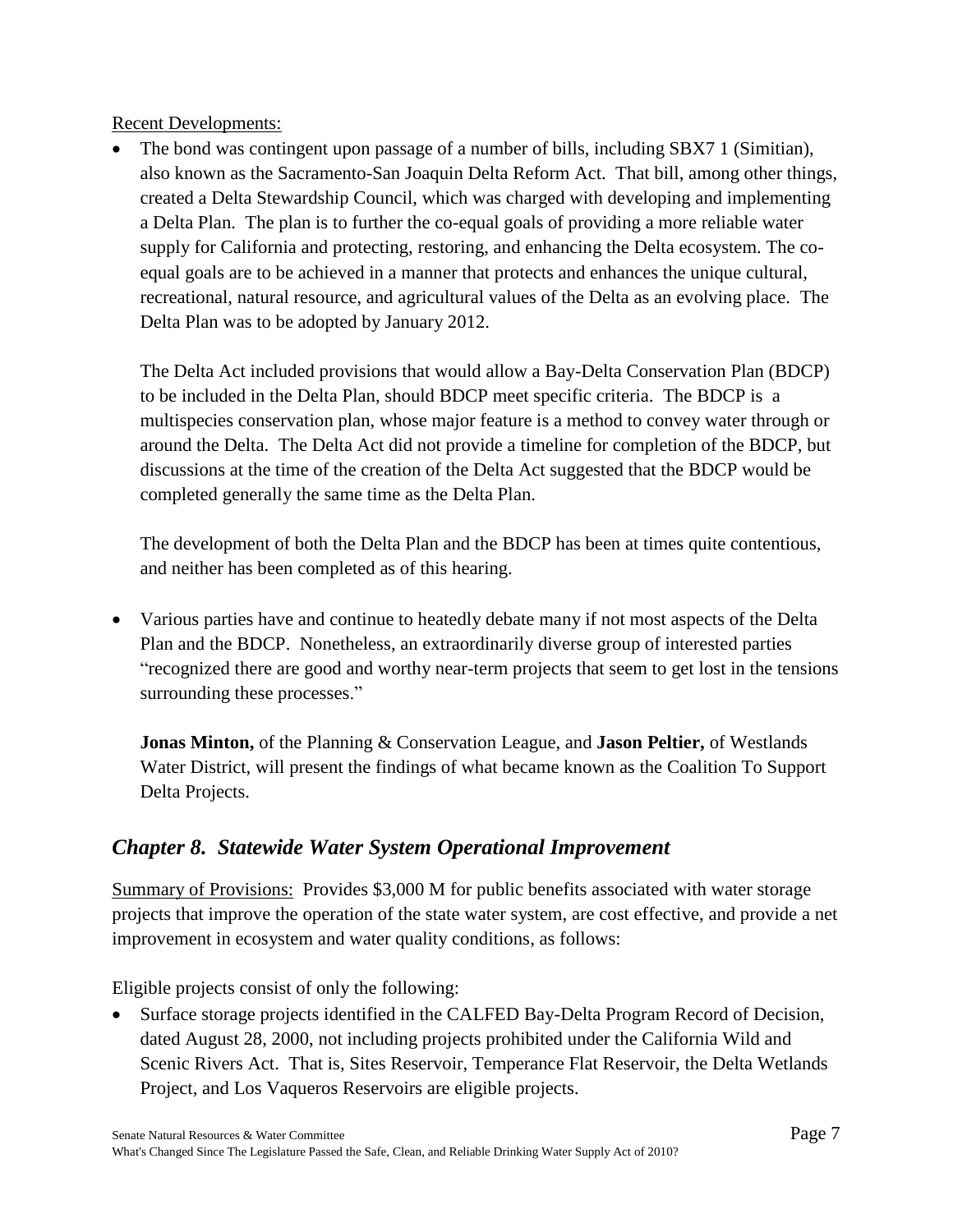- Groundwater storage projects and groundwater contamination prevention or remediation projects that provide water storage benefits.
- Conjunctive use and reservoir reoperation projects.
- Local and regional surface storage projects that improve the operation of water systems in the state and provide public benefits.

Projects are to be selected by the California Water Commission through a competitive public process that ranks potential projects based on the expected return for public investment as measured by the magnitude of the public benefits provided.

Public benefits to be considered are limited the following:

- Ecosystem improvements.
- Water quality improvements in the Delta, or in other river systems, that provide significant public trust resources, or that clean up and restore groundwater resources.
- Flood control benefits.
- Emergency response, including, but not limited to, securing emergency water supplies and flows for dilution and salinity repulsion following a natural disaster or act of terrorism.
- Recreational purposes, including, but not limited to, those recreational pursuits generally associated with the outdoors.

Recent Developments:

- Feasibility studies have yet to be completed for either Sites Reservoir or Temperance Flat Reservoir.
- Water agencies are building more surface storage, without state funding:

Contra Costa Water District just completed its Los Vaqueros Reservoir project. The dam has increased in height by 34 feet, and is now 226-feet high. The reservoir's capacity grew from 100,000 acre-feet to 160,000 acre-feet, an increase of 60 percent.

San Diego County Water Agency is in the midst of raising San Vicente Dam. The dam currently stands at 220 feet and can store up to 90,000 acre-feet of water. The dam raise project will increase the height of the dam by 117 feet – the tallest dam raise in the United States and the tallest of its type in the world. The raised dam will store an additional 152,000 acre-feet of water, more than doubling the capacity of the reservoir.

 Recent studies suggest that expanding reservoirs capacity is not necessarily useful for climate change.

**Jay Lund**, of UC Davis, will provide an update on current water storage issues.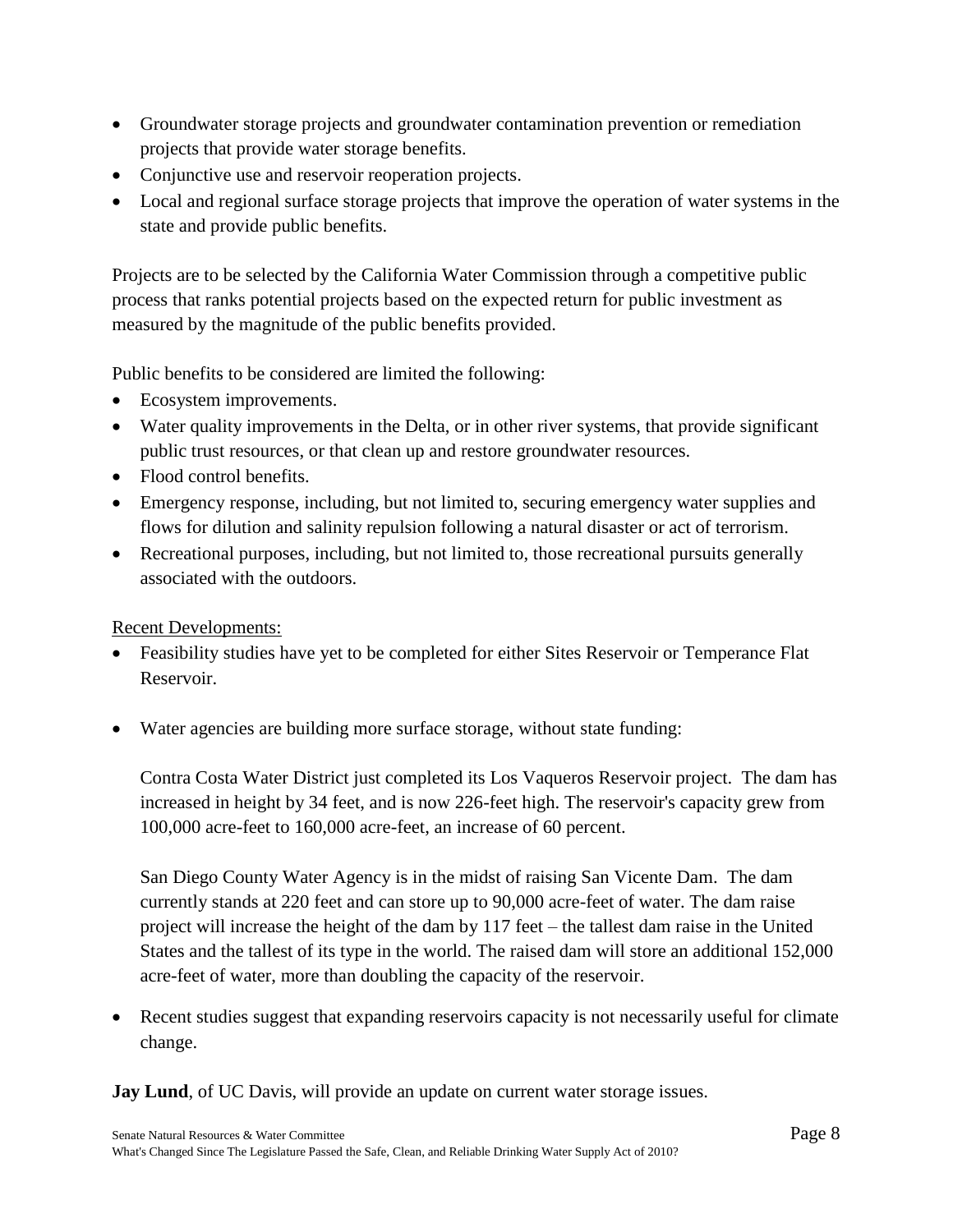### *Chapter 9. Conservation and Watershed Protection*

Summary of Provisions: Provides \$1,785 M for expenditures and grants for ecosystem and watershed protection and restoration projects. The funds are distributed to a variety of conservancies and watershed related programs, including:

- Baldwin Hills Conservancy.
- Lake Tahoe Conservancy.
- San Diego River Conservancy.
- San Gabriel and Lower Los Angeles Rivers and Mountains Conservancy.
- San Joaquin River Conservancy.
- Santa Monica Mountains Conservancy.
- Sierra Nevada Conservancy.
- State Coastal Conservancy.
- Wildlife Conservation Board.
- California River Parkways Act of 2004.
- California Waterfowl Habitat Program.
- Department of Conservation for the California Farmland Conservancy Program.
- Department of Parks and Recreation for grants for watershed education facilities.
- Department of Forestry and Fire Protection for fuel treatment and forest restoration projects.
- Salton Sea restoration.
- Dam removal and related measures in the Klamath River watershed.
- Siskiyou County for the purpose of economic development.
- California State University for the California State University Water Resources and Policy Initiatives.

Recent Developments: As noted in the Legislative Analysts' Office's *The 2013-14 Budget: Resources and Environmental Protection*, most of the existing bond funds that support the conservancies have already been appropriated and will be spent soon. (See Attachment \_\_\_).

## *Chapter 10. Groundwater Protection and Water Quality*

Summary of Provisions: Provides \$1,000 M for projects to prevent or reduce the contamination of groundwater that serves as a source of drinking water. Of that amount, \$100 M is for costs associated with projects, programs, or activities that address contamination of a site listed on the National Priorities List pursuant to the Comprehensive Environmental Response, Compensation, and Liability Act of 1980, also known as superfund sites. An additional \$100 M is set aside to finance emergency and urgent actions on behalf of disadvantaged communities and economically distressed areas.